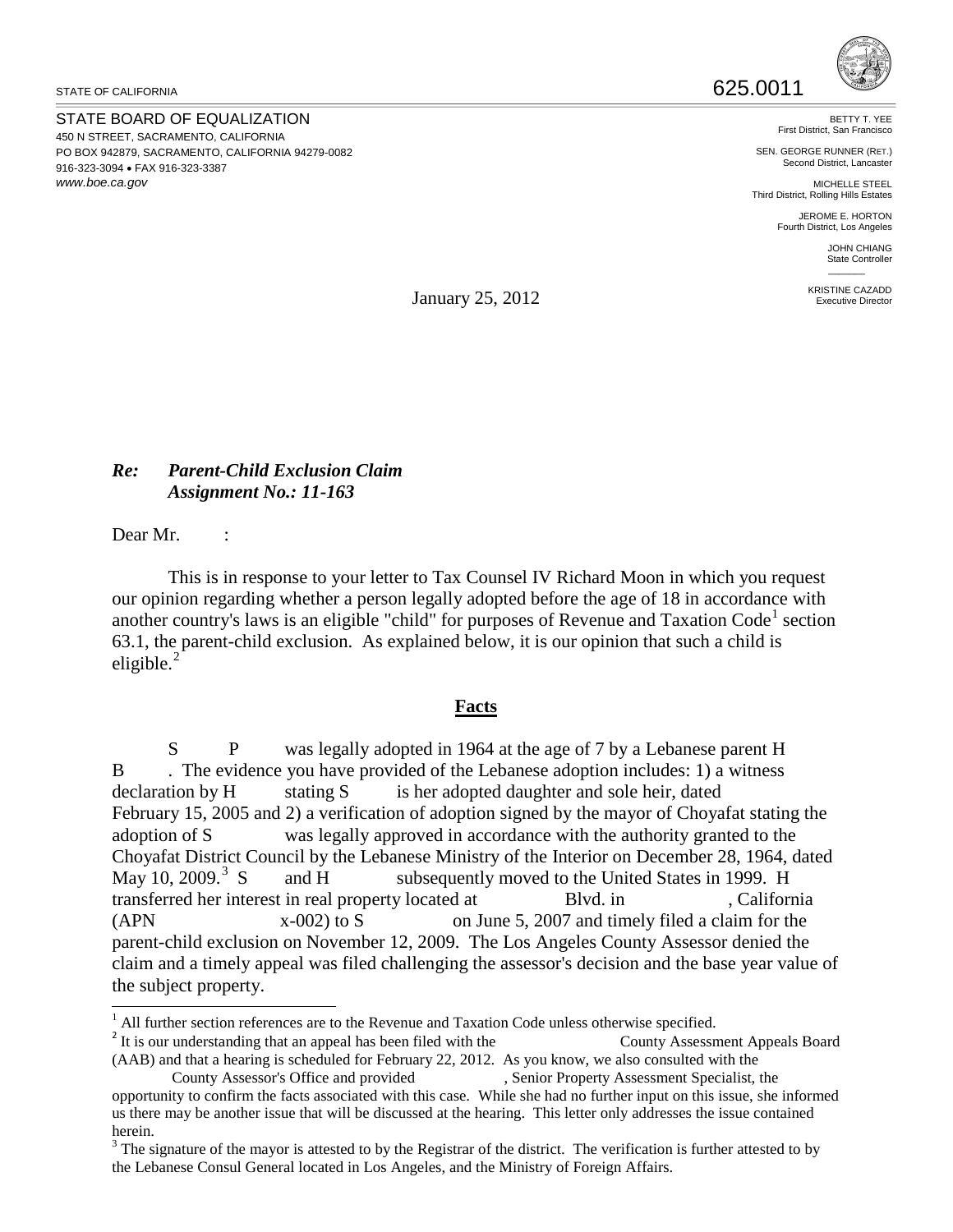You claim the County Assessor took the position that S is ineligible for the parent-child exclusion based upon Letter to Assessors (LTA) 2008/018, Question and Answer #8, which states as follows:

Question: Does an "equitable adoption" make a child eligible for the parent-child exclusion?

Answer: No. Section  $63.1(c)(3)(D)$  requires a child be adopted pursuant to statute prior to the age of 18. A "statutory adoption" means in accordance with the adoption procedures contained in the Family Code. Pursuant to Probate Code section 6454, the criteria required for the establishment of a parent-child relationship for purposes of intestate succession (i.e., an "equitable adoption") is not considered a formal adoption for purposes of this property tax exclusion. Thus, a child who is not adopted under the Family Code prior to the age of 18 is not considered a child for purposes of the parent-child exclusion.

## **Law & Analysis**

Section 60 defines a "change in ownership" as a transfer of a present interest in real property, including the beneficial use thereof, the value of which is substantially equal to the value of the fee interest. Section 63.1, which implements the parent-child and grandparentgrandchild exclusions, excludes from change in ownership the transfer, between parents and children of any number of principal residences and the first \$1 million of full cash value of other real property. (Rev. & Tax. Code,  $\S$  63.1, subd. (a)(1) and (2).) Section 63.1, subdivision  $(a)(3)(D)$  in its definition of "children," the following: "any child adopted by the parent or parents pursuant to statute, other than an individual adopted after reaching the age of 18 years."

LTA 2008/018, Question 8 addresses equitable adoptions. The doctrine of equitable adoption has been judicially developed to allow a child who was never formally adopted to inherit property in certain circumstances. (10 Witkin, Summary of Cal. Law (10th ed. 2010) Parent and Child, § 75; *Estate of Bauer* (1980) 111 Cal.App.3d 554, 560.) In an equitable adoption, the child never undergoes a formal adoption pursuant to statute, as required by section 63.1. Therefore, the answer to Question 8 properly concludes that an equitable adoption does not confer parent-child status as defined in section 63.1.

The question here is different from the one presented by Question 8 of LTA 2008/018: It is whether a child formally adopted under the laws of a foreign jurisdiction is considered adopted pursuant to statute for the purposes of section 63.1.

The status of adoption or lack of adoption as established by a foreign jurisdiction must be recognized in California under principles of comity and full faith and credit. (10 Witkin, Summary of Cal. Law (10th ed. 2010) Parent and Child, § 91(4); Rest. 2d Conf. of Laws, § 290.) In *Estate of Morris* (1943) 56 Cal.App.2d 715, a Rhode Island decree in adoption proceedings created the status of adopted child and adoptive parent between an adult and her uncle and the status thereby created was entitled to "full faith and credit" in California, notwithstanding that an adoption of an adult was contrary to California policy. (See also *Estate of Grace* (1948) 88 Cal.App.2d 956, 958-62; *Estate of Tibbetts*, (1941) 48 Cal.App.2d 177, 179; *Estate of Hebert*